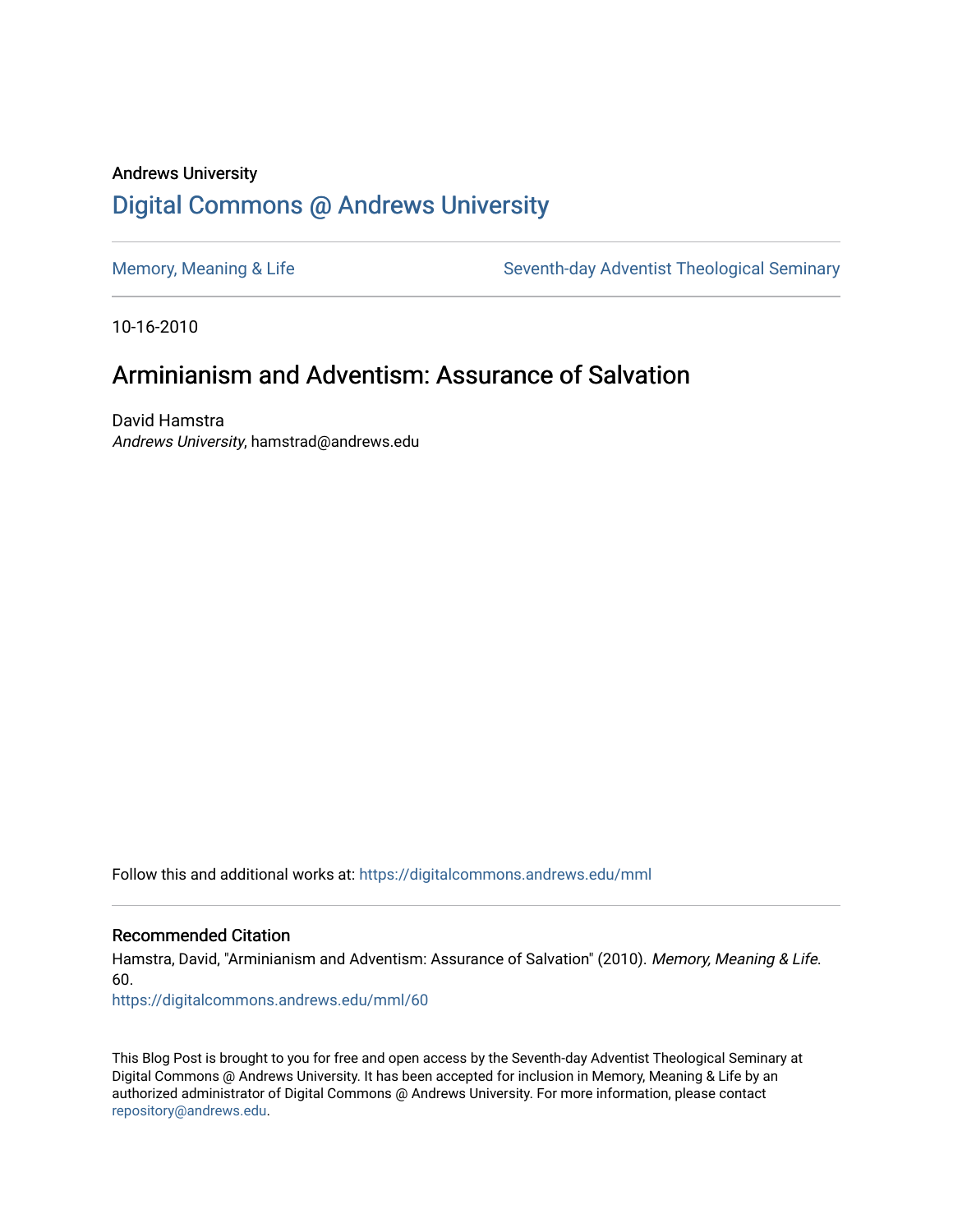# **[Memory, Meaning & Faith](http://web.archive.org/web/20120716005955/http://www.memorymeaningfaith.org/blog/)**

[Main](http://web.archive.org/web/20120716005955/http://www.memorymeaningfaith.org/blog) [About](http://web.archive.org/web/20120716005955/http://www.memorymeaningfaith.org/blog/about.html) [Archives](http://web.archive.org/web/20120716005955/http://www.memorymeaningfaith.org/blog/archives.html) October 16, 2010 **Arminianism and Adventism: Assurance of Salvation**

### Keith also brought an Arminius tee-shirt to the conference, but decided not to wear it for similar reasons to Dr. Olson. He's stopped wearing it generally because he got tired of people coming up to him asking him why he was wearing a Shakespeare tee-shirt.

Keith Stanglin remarked that his paper, "Assurance of Salvation: An Arminian Account," is still a bit rough as he only recently found out about the conference. So, he said with tongue in cheek, we'll just have to trust him that he's not making this up, since it's still missing many footnotes.

Arminius view on assurance is important for thee reasons.

- 1. Historical It illuminates the shape of his debate.
- 2. Theological It helps illuminate differences between Calvinists and Arminians.
- 3. Pastoral It helps us address assurance today.

Stanglin defines salvation as the healing of the rupture between us and God. It is the state in which we live now and in eternity. The Bible teaches that separation from God can result from doctrinal and ethical error. Jesus himself warned, "Fear him who after killing the body, has power to throw you in to hell." But when does fear become unhealthy and take away the joy of salvation?

When one asks about objective matters of salvation, they are questions about the ontology of salvation. The subjective question of assurance is an epistemological question. The objective matter of fact has become the existential question of the individual before God.

The question of assurance is inevitable in a religion that teaches the salvation of some and condemnation of some. It is also raised by the biblical teaching that salvation is narrow and that many will be cast out who think they are saved. They are common to every tradition that takes the holiness and justice of God seriously.

Much of this assurance talk can be traced back to Augustine, who solved the problem with predestination. On the eve of the Reformation the conversation was dominated by confession and repentance, and it became a frightful experience. The system of merits and purchase of indulgences exaggerated the fear of purgatory and hell.

Luther was the prime example. (He began his career in an Augustinian order.) Protestant churches in general and Reformed churches in particular saw themselves as giving people assurance of salvation. For the reformed, assurance is based on God's good works and is in no way dependant on the falible believer.

Along came Arminius, most famous for his dissent from the doctrine of supralapsarian predestination. His problems with it revolved around the reconciliation of grace and free will, the problem of evil, and assurance of salvation.

Stranglin defines certainty of salvation as the assurance of salvation by the Holy Spirit in the heart. Arminius saw two pastoral problems with the Reformed system of assurance.

(1) Many of his parishioners had no assurance that they were part of the elect, which led them back to the hopelessness that Luther was trying to escape from in Roman Catholicism. For most Reformed, assurance is supposed to be a component of saving faith, and therefore a person who believes but does not have assurance is likely not part of the elect. Arminius taught that assurance follows saving faith, but is not a part of saving faith. The Reformed response is that because faith is not strong in this life, assurance may be weak as well. But this is small comfort in light of the second problem.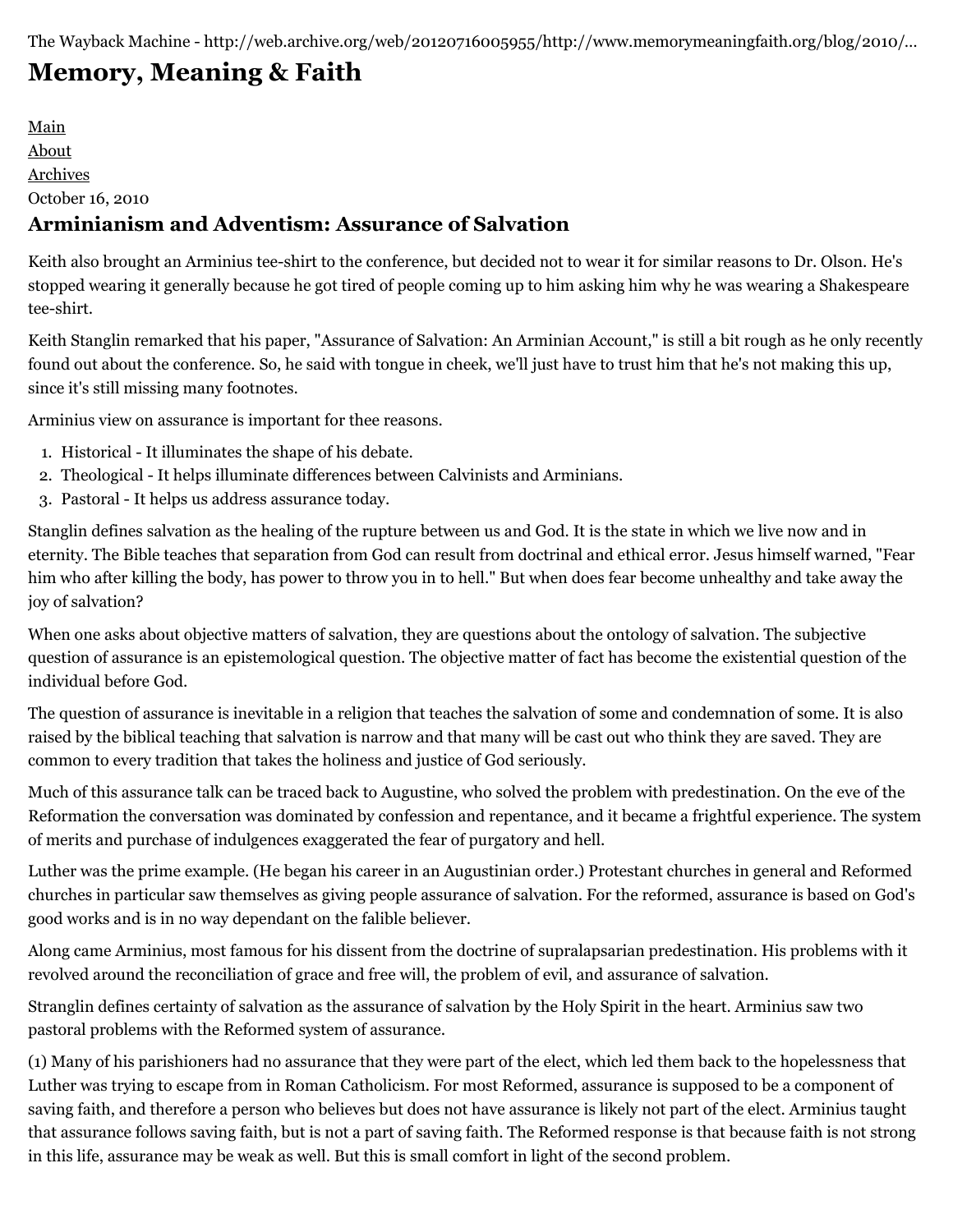(2) The reprobate can have temporary faith that resembles that of the elect. In other words, a person may appear to have assurance but be self-deceived. So when combined with (3) unconditional predestination, this system undermines assurance and leads to despair. At moments in life, many Christians wonder if they are saved and easily doubt their salvation. In the Reformed context, there is little recourse from this condition, recognizing that there is nothing that one can do to become saved again.

Another problem Arminius noted is that when he exhorted his parishioners to turn from sin, they would remind him that sin is always a part of the Christian live, even for Paul, according to the Reformed view of [Rom 7.](http://web.archive.org/web/20120716005955/http://www.biblestudytools.com/romans/7.html) Arminius called this carelessness, the lack of paying attention to something that deserves care. For the reformed, sanctification takes place in the life of the regenerate, but their progress is babysteps. Arminius contested this reformed interpretation of Rom 7, believing that a life weighted down with sin is not regenerate.

Arminius acknowledged that a truly elect person would not fall away, but also allowed that one can have saving faith and still fall away and that it is possible for them to be brought back. Now it is true that Arminius stated he never publicly taught final apostasy, and when pressed on whether he thought it was possible, he equivocated. Ultimately, he left open the possibility of final apostasy.

Granted that Arminius taught that a person could renounce faith and fall away from God, did he teach that a person could sin in such a way as to fall away from God? Yes, in three ways.

- 1. He taught that when David sinned, he fell away from God and needed restoration.
- 2. He also believed that if a person sinned out of malice for Christ, they would fall away.
- 3. Finally, he believed that sins out of malice indicate the absence of saving faith.

For Arminius, any carelessness about the presence of sin in the life was a "carnal security." For Arminius, "saved if you do; saved if you don't" is the logical outcome of Reformed soteriology, which unjustifiably places one either in despair or security. It was a pastoral problem that led Arminius to reexamine the theological assumptions connected to unconditional predestination. Arminius claimed that a correct doctrine of predestination would lead to a correct doctrine of security. It would comfort afflicted consciences and drive away security from the impious.

Stranglin observes that to place hope on a false foundation is no better than no foundation at all. For Arminius the goal was to avoid both extremes. Along these lines, he articulated four testimonies of salvation. They are not the ground of salvation but rather the evidences thereof.

- 1. A sense of faith
- 2. Internal testimony of the Holy Spirit
- 3. The struggle of the Spirit against the flesh
- 4. The desire to engage in good works

These are not distinct to Arminianism. The Calvinists used the same for determining if one was part of the elect. The difference is the a priori theological assumptions regarding God's will. For Arminius, God's will is expressed in his two loves.

- 1. God loves himself and righteousness.
- 2. God loves his creation.

For Arminius supralapsarian opponents, God's love does not extend to all creation. But for Arminius, God's love comes first to all creation and hates no creature, except because of sin. Although all are not saved, all are equally, antecedently loved by God. Therefore, if one truely seeks God, God is eager to reward the faithful. And therefore one does not have to worry about a secret decree of God. God's love of the creature, however is second only to his justice. Therefore, God will never ignore a believer, nor the sins of an unbeliever.

Stanglin wrapped up his paper with some prescriptive suggestions toward a health, biblical perspective on assurance. The question of assurance is one of sanctification and therefore only concerns how one remains a child of God. There are three ways one can relate justification to sanctification.

1. Base sanctification entirely on the past event of justification, collapsing sanctification into justification. This is a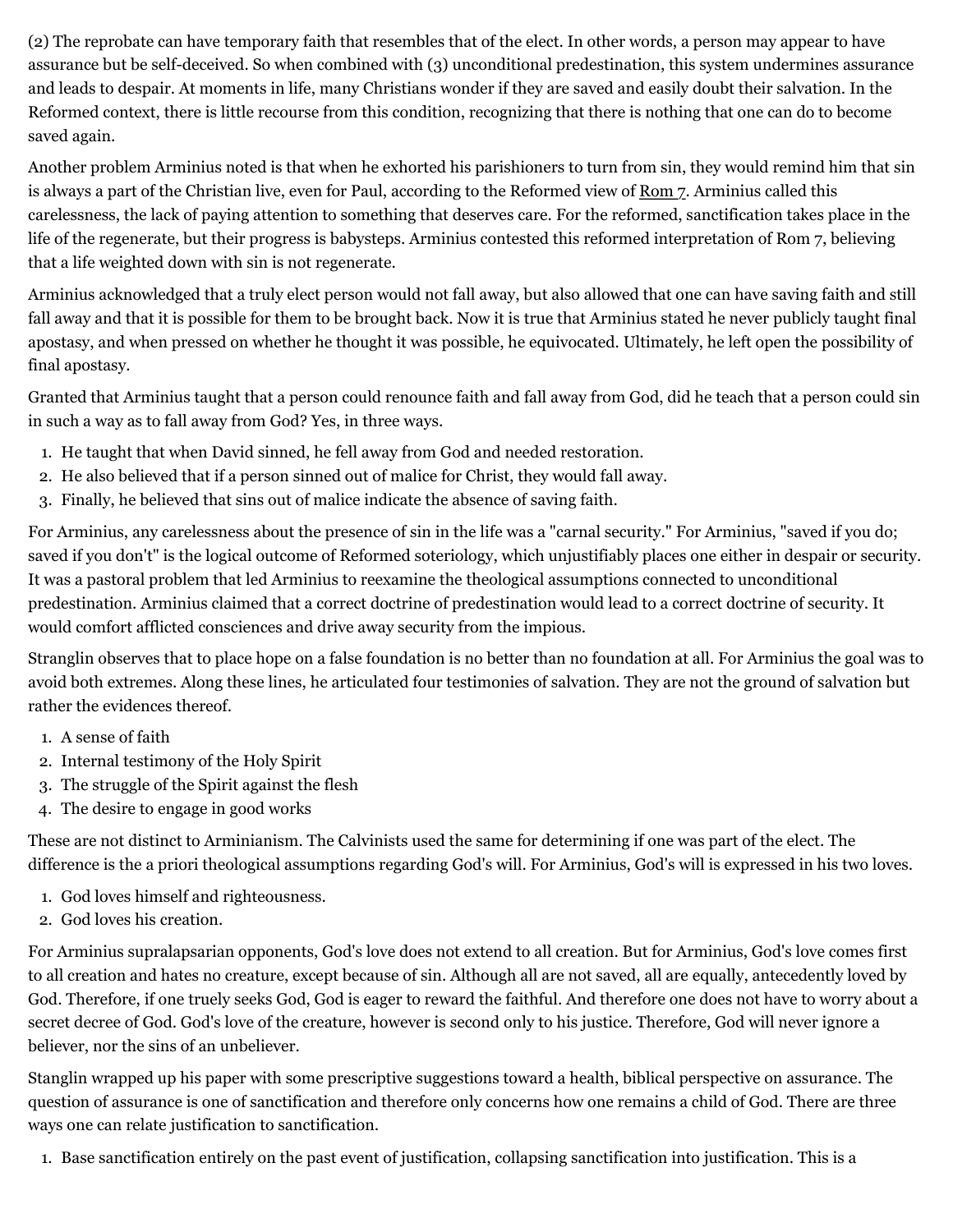reductionistic view that expects little or no progress in Christian holiness, expressed popularly as "once saved, always saved."

- 2. To base justification on sanctification. But if assurance is based on the quality and quantity of good works, we can never be sure. This could be described as "once saved, barely saved." Good works are not a causal factor in gaining or maintaining salvation.
- 3. Instead of the former, Stanglin proposes that faith is the link between justification and sanctification, and the ground of both. It is when active faith ceases in the life that assurance is called into question, because whatever is not of faith is sin. Holiness pursued out of true faith and fervent love is true faith.

Stanglin suggests that this is the practical issue that most quickly gets to the basic differences between Arminians and Calvinsts. He recommends that we use the question, How do you know you're a part of the elect? when in dialogue with Calvinists.

Posted by [David Hamstra](http://web.archive.org/web/20120716005955/http://profile.typepad.com/davidhamstra) on October 16, 2010 in [Arminianism and Adventism Symposium,](http://web.archive.org/web/20120716005955/http://www.memorymeaningfaith.org/blog/arminianism-and-adventism-symposium/) [Historical Theology](http://web.archive.org/web/20120716005955/http://www.memorymeaningfaith.org/blog/theology/) | [Permalink](http://web.archive.org/web/20120716005955/http://www.memorymeaningfaith.org/blog/2010/10/assurance-salvation.html) [Save to del.icio.us](http://web.archive.org/web/20120716005955/http://del.icio.us/post)  $\vert \quad \bullet \quad \bullet \quad \bullet$ 

#### **Comments**

You can follow this conversation by subscribing to the [comment feed](http://web.archive.org/web/20120716005955/http://www.memorymeaningfaith.org/blog/2010/10/assurance-salvation/comments/atom.xml) for this post.

I don't find Arminius' path to assurance all that assuring. I don't see how looking to myself is going to help. I don't see how looking at God's love of himself is going to help. I find more comfort in Luther's advice that we cling to the word of promise, expressed to us in the Gospel, especially in Baptism. Thus, as he says in the Large Catechism,

*"Thus we must regard Baptism and make it profitable to ourselves, that when our sins and conscience oppress us, we strengthen ourselves and take comfort and say: Nevertheless I am baptized; but if I am baptized, it is promised me that I shall be saved and have eternal life, both in soul and body."*

#### Posted by: Bill Cork | [October 17, 2010 at 04:49 PM](http://web.archive.org/web/20120716005955/http://www.memorymeaningfaith.org/blog/2010/10/assurance-salvation.html?cid=6a01287656f488970c0133f524bc72970b#comment-6a01287656f488970c0133f524bc72970b)

Hey you guys, Calvinism, Arminius' path. I can thank God, our compassionate Saviour did something better than these two names can "offer", if you will. "for all have sinned and fall short of the glory of God being justified freely by His grace through the redemption that is in Christ Jesus". Now that is assurance. No, not a license to sin, but to glory in the cross, a better and higher motivation. Who is the all in vs 23? Why that was described in the verses beforehand. blessings to all of you, Jake

Posted by: Jake | [March 12, 2011 at 12:19 AM](http://web.archive.org/web/20120716005955/http://www.memorymeaningfaith.org/blog/2010/10/assurance-salvation.html?cid=6a01287656f488970c014e5fce5d5f970c#comment-6a01287656f488970c014e5fce5d5f970c)

#### **Verify your Comment**

#### **Previewing your Comment**

Posted by:  $\vert$ 

This is only a preview. Your comment has not yet been posted.

Post Edit ÷.

Your comment could not be posted. Error type:

Your comment has been posted. [Post another comment](javascript:void%200;)

<span id="page-3-0"></span>The letters and numbers you entered did not match the image. Please try again.

As a final step before posting your comment, enter the letters and numbers you see in the image below. This prevents automated programs from posting comments.

Having trouble reading this image? [View an alternate.](#page-3-0)

**Continue** ete

**[Contact](http://web.archive.org/web/20120716005955/mailto:memorymeaningfaith@gmail.com)** 

[Archives](http://web.archive.org/web/20120716005955/http://memorymeaningfaith.typepad.com/blog/archives.html)